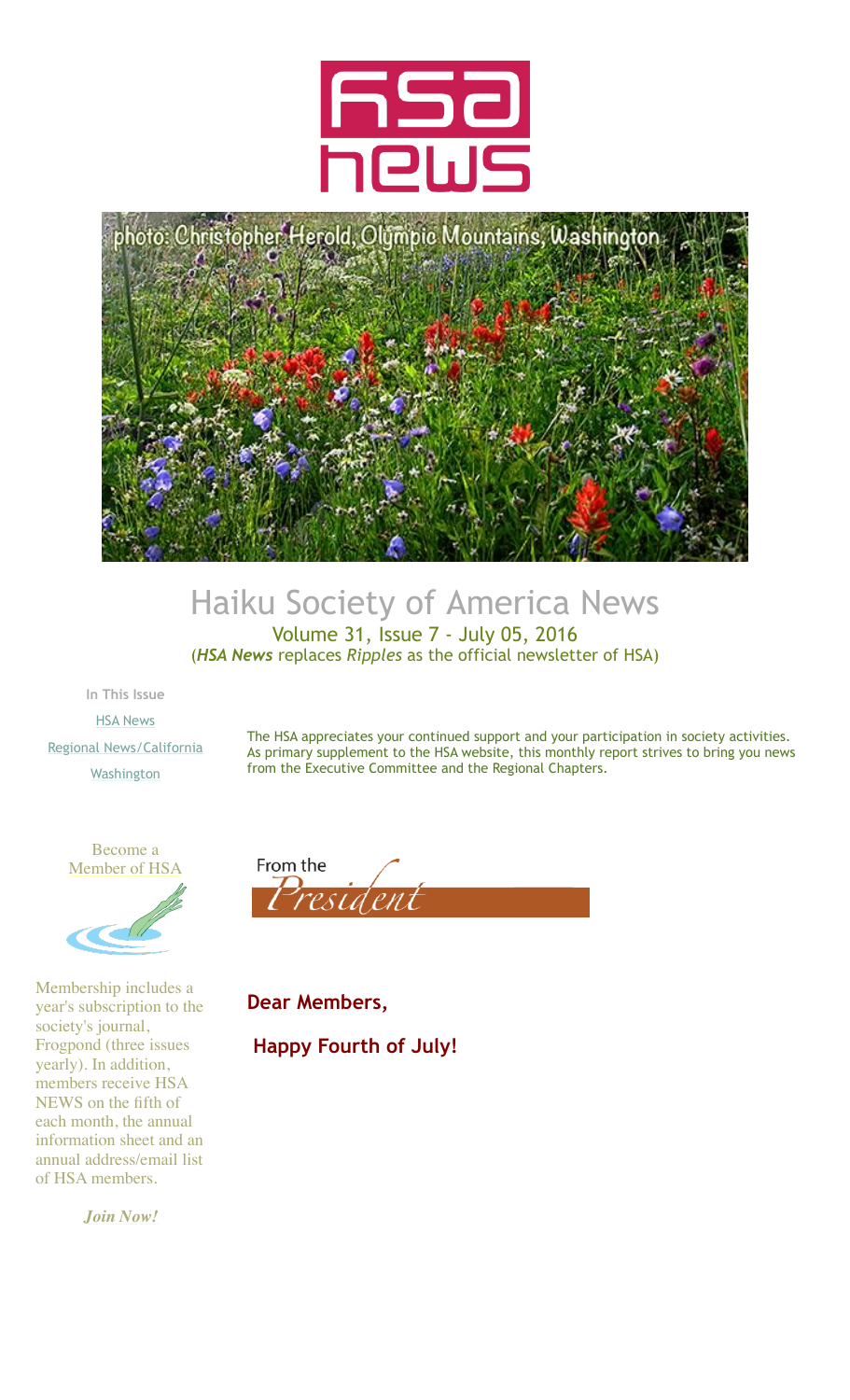

Like us on Facebook. Share news, poems, discussions! See photos from some recent gatherings of the poetic kind.



Follow us on Twitter: Twitter@hsa\_haiku

#### **[.haiku](http://www.hsa-haiku.org/haiku-column.htm)**

Check out the ".haiku" column at the HSA webpage, please. Gene Myers shares tools and tips available to haiku poets.

View our web sampler and excerpts from previous issues of *[Frogpond](http://www.hsa-haiku.org/frogpond/previousissues.html)*.



I am a cat. Unlike the protagonist in 'I Am a Cat' by Soseki Natsume, I have a name: Baxter Tanuki Aoyagi. 'Tanuki' means 'badger' in Japanese. If you've been to Japan, you might have seen a tanuki figure with a sake bottle in front of a drinking place. I've been living with your president since 2002. If she had stopped watching a Japanese drama on YouTube and drinking wine last night, she would not have had to ask me to write this for her. Her excuse was "I need to wind down after a hard working day." I don't drink and I am a stay-at-home-cat. I may not be the right one to judge her... Anyway, my housemate - I prefer this word to 'owner' - asked me to announce the following:

The deadlines for HSA's contests, the annual Harold G. Henderson Awards for Best Unpublished Haiku, the Annual Gerald Brady Memorial Awards for Best Unpublished Senryu and Best Unpublished Haibun are July 31. Please go to HSA website ([www.hsa-haiku.org](http://www.hsa-haiku.org/)) and elsewhere in this edition of the *HSA NEWS* for details. You still have plenty of time to dig out your file and find some good haiku to enter. And some of these contests offer cash prizes.

Since Fay gave me a chance to write about haiku, let me share **MY** thoughts. I know I am not an HSA member, but YOUR president asked me to do this. So blame her!

Having lived with a Japanese person this long, I have some knowledge of Japanese culture and kigo, in particular. In the Japanese saijiki that Fay uses when she writes haiku, I found only 2 sample haiku for *'dokuritsusai'* ('Independence Day'), but a bunch more for *'pari-sai'* ('Bastille Day' or *'le quatorze juillet'*). Do Japanese haiku poets like Paris more than New York or Washington D.C.? You never know. Although I don't like those noisy fireworks on Independence Day, I am a 'born in the USA' cat.

Let me introduce one more kigo that is related to us, Americans: *'kurofune-sai'* ('Black Ship Festival'). Because I am a black cat, I feel close to this kigo. You know about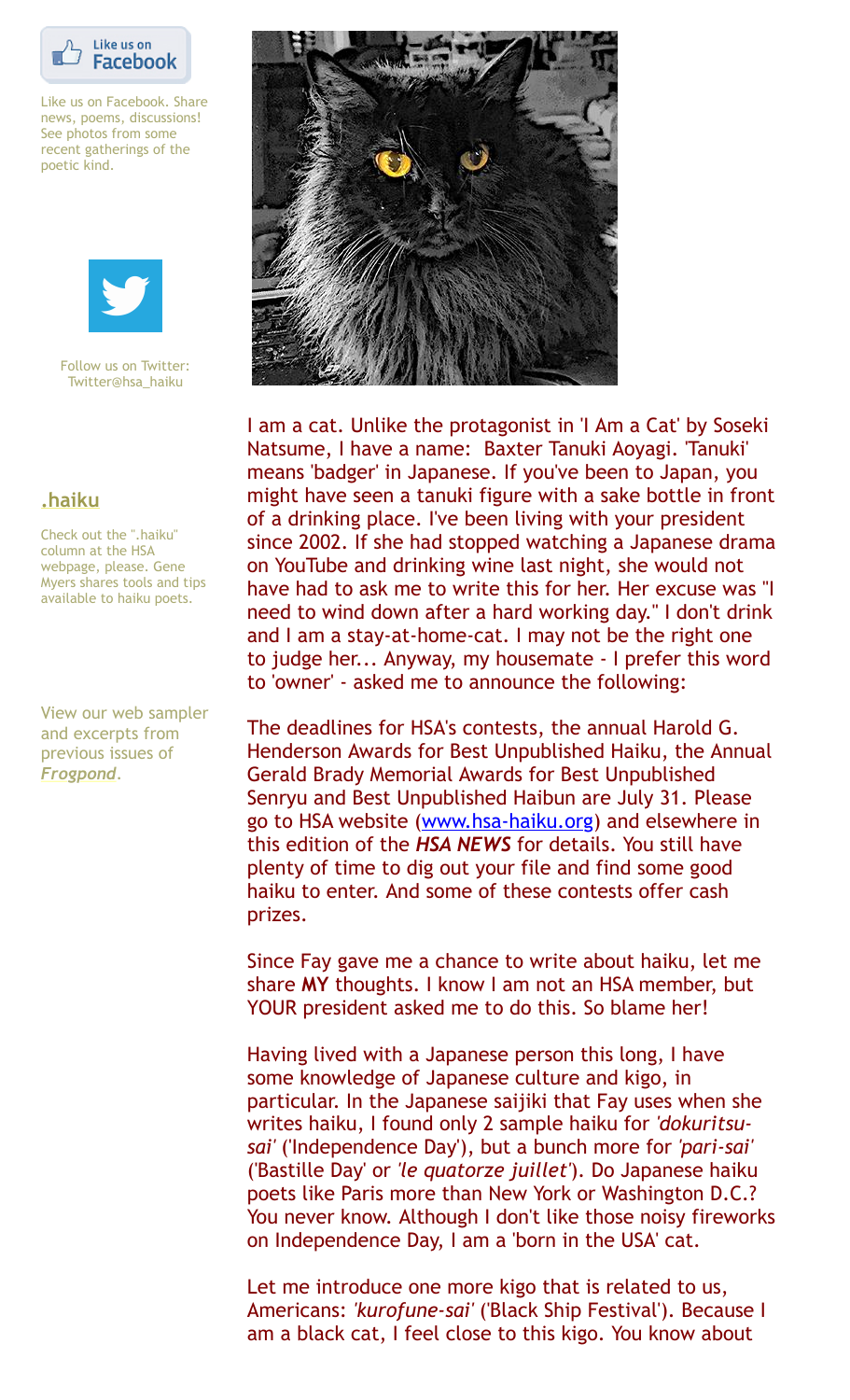Commodore Perry, right? He went to Japan in 1853. The country had closed its doors to foreigners nearly 3 hundred years earlier. His ship, which was painted with black tar, frightened the Shogun government. He came back a year later and signed a treaty to open the country. A 3-day commemorative festival is held in Shimoda in mid-May. According to Wikipedia, another festival is held in July in Kurihama, which has a Black Ship monument and a Perry Park.

I don't have a cash allowance and cannot enter the HSA contest, which requires an entry fee, but let me share my haiku!

Black Ship Day the ghost who knows my past and future

*baxter t.*

Baxter, for Fay Aoyagi

**Fay Aoyagi** HSA President [fay.hsa.president@gmail.com](mailto:fay.hsa.president@gmail.com)



# **Search for 2017 Officers**

HSA has two vacancies on the Executive Committee for 2017: **Secretary and 2nd Vice President**. Their duties/responsibilities in are outlined in the By-laws section of our website at [www.hsa-haiku.org.](http://www.hsa-haiku.org/)

If you are interested in serving in either capacity or you would like to recommend someone for these positions, please contact Fay Aoyagi, President, before July 15, 2016, at fay hsa.president@gmail.com.

Your Published Haiku On **HSA Social Media**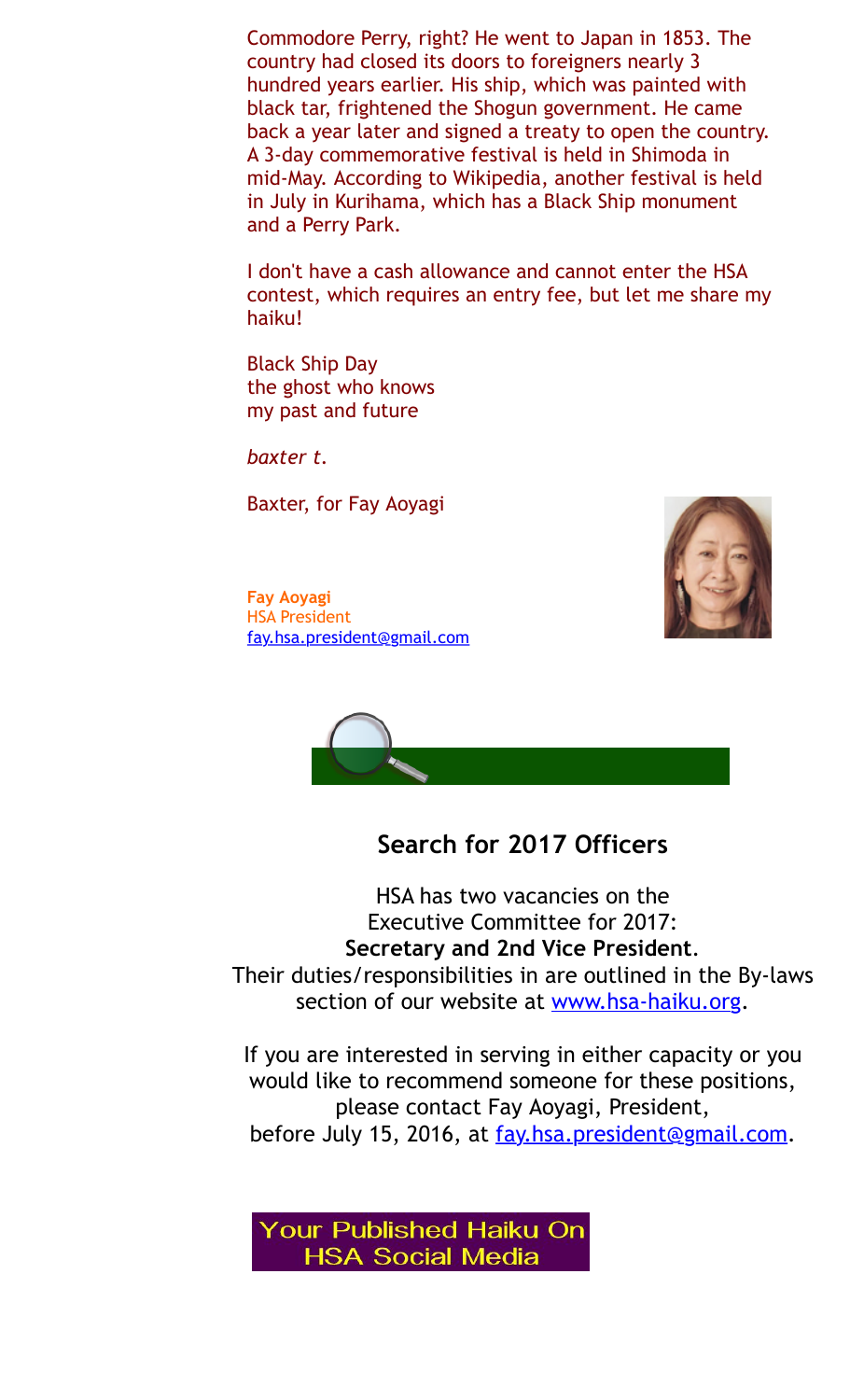#### *Call for members' published haiku for HSA social media site*

We are looking for members' previously published haiku to be published on our Facebook and Twitter sites.

Please send your 3-5 published haiku to [hsa.socmedia@gmail.com](mailto:hsa.socmedia@gmail.com)

We prefer haiku that were published in *Frogpond*, older than issue 35:2, but we are not limiting selection to those issues.

The format should be as follows:

onion skin I open myself to the rain

-- Bill Pauly (*Frogpond* 38:3)

Please include your haiku in the body of e-mail. We will not open attachments.

Kyle Craig, Social Media Handler

## **HSA News**

## **Haiku North America Welcomes Debbie Kolodji as a New Director**

Haiku North America is pleased to welcome Deborah P Kolodji as a new director of the organization, a nonprofit corporation currently led by Garry Gay, Paul Miller, and Michael Dylan Welch. Debbie co-organized the 2013 HNA conference aboard the Queen Mary in Long Beach, California. She has been active in haiku circles for many years, and her poems are widely published. She currently coordinates the California region for the Haiku Society of America and moderates the Southern California Haiku Study Group. Read more about Debbie at the HNA Directors page. She brings a wealth of poetic and organizational experience to HNA, and will be particularly involved in our website. Welcome, Debbie!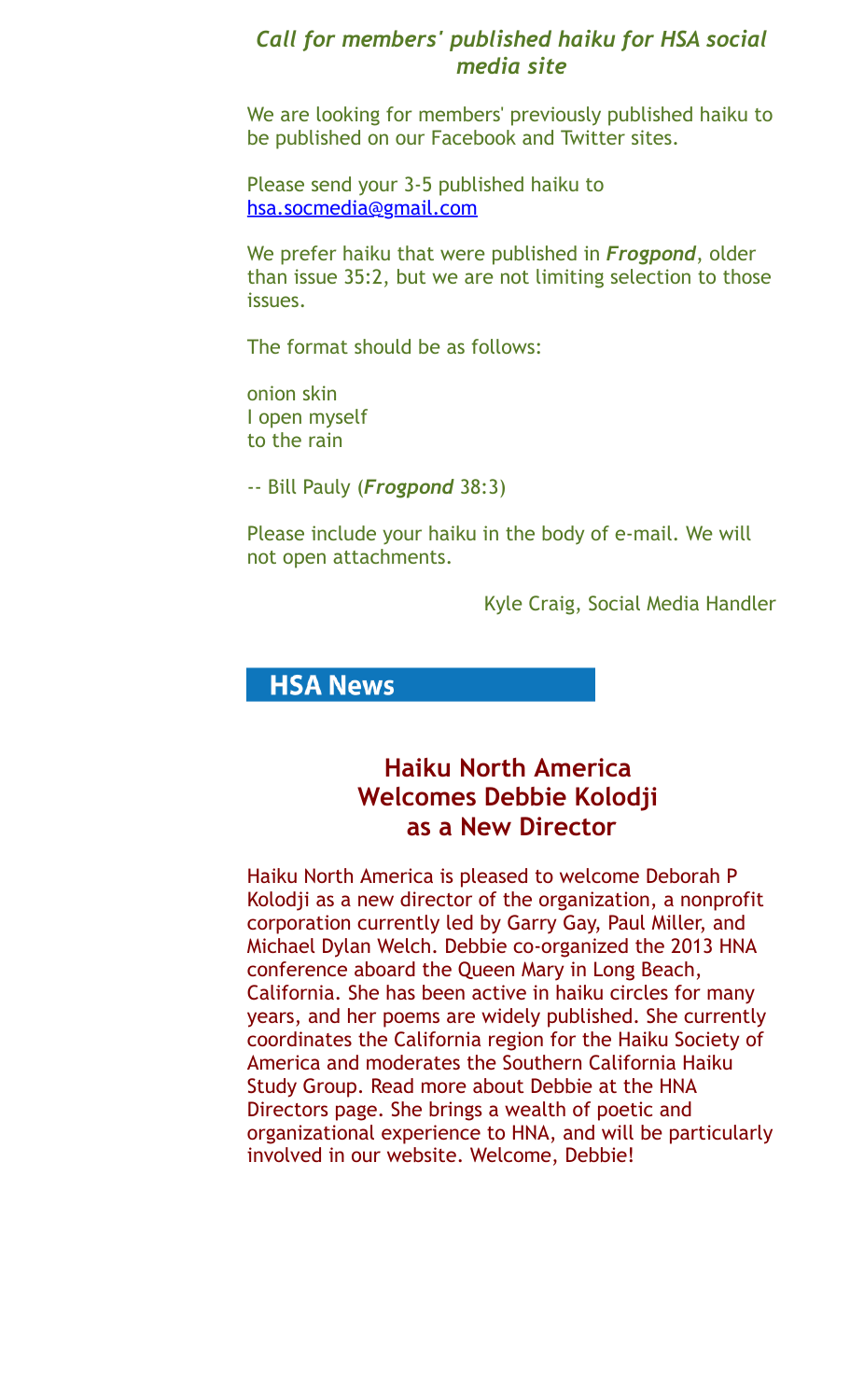

# **UpComing Contests**

**Several contests have deadlines late in July. Here are a few details:**

#### **World Haiku Competition**

Total cash prizes - \$US300. Winners posted to the Lyrical Passion website. **Deadline:** July 20. **Cost:** \$US3/haiku or \$US10 for 5 haiku (pay through the [website](http://lyricalpassionpoetry.yolasite.com/2016-world-haiku-contest-open.php)), plus other permutations. Full details from the website (scroll down the page below the extensive menu).

#### **Snapshot Press eChapbook Awards**

For unpublished short collections of haiku, tanka, short poetry and short haibun. Winners will have their collections published online by Snapshot Press (UK). Winners announced 0n September 30.

**Deadline:** July 31.

**Cost:** £12/\$US20 per entry (it is possible to pay online). Full details from the [website](http://www.snapshotpress.co.uk/contests/echapbook_awards/guidelines.htm).

#### **Harold G Henderson Award**

Total cash prizes - \$300. Winning haiku published in Frogpond and on the Haiku Society of America website. Limit 5 haiku. **Deadline:** July 31. **Cost: \$**US5/ 5 haiku (HSA members) or \$US7/5 haiku (nonmembers) (pay online). Full details from the [website](http://www.hsa-haiku.org/hsa-contests.htm#henderson).

## **Gerald Brady Memorial Award for Senryu**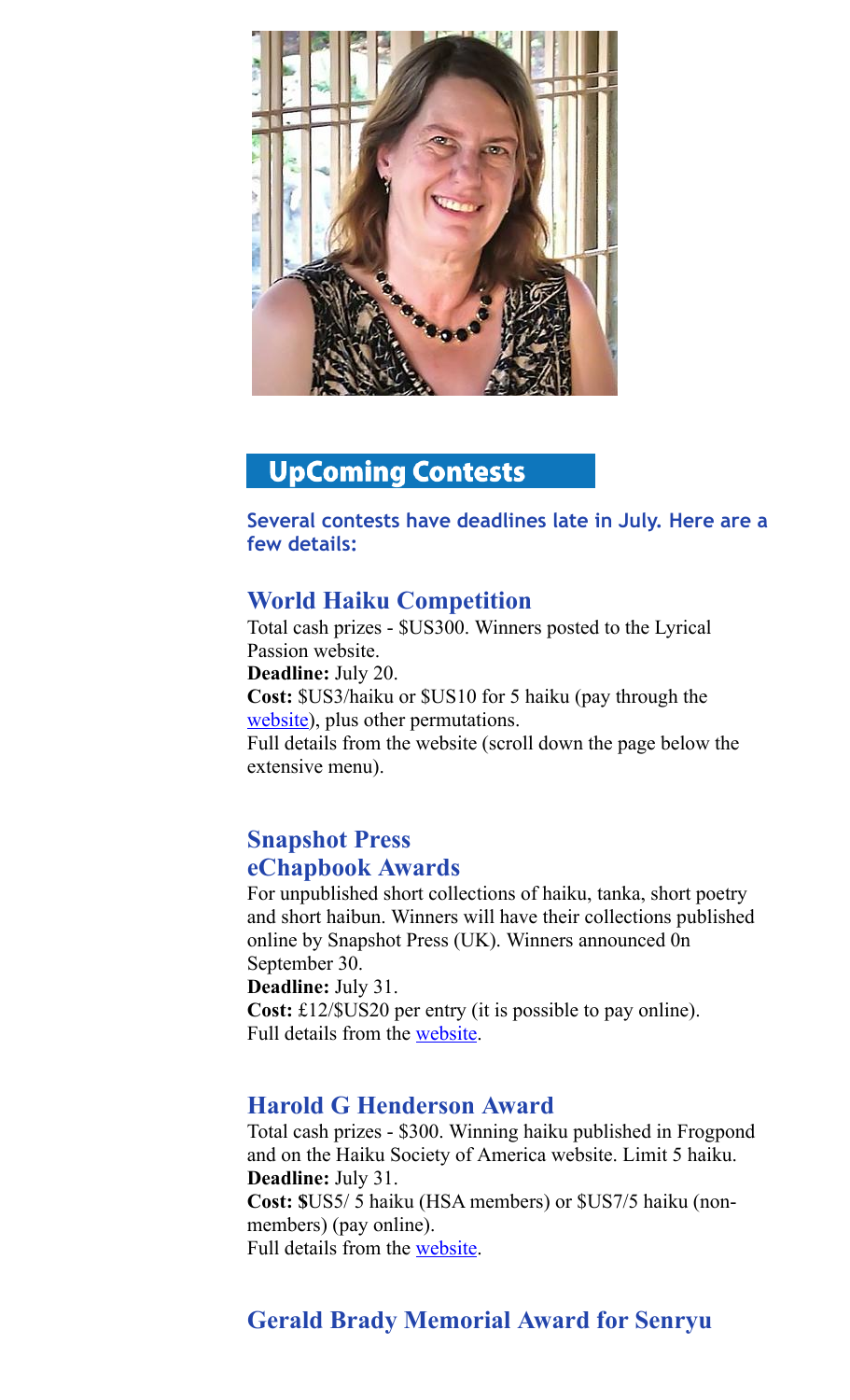Total cash prizes - \$US225. Winning poems published in Frogpond and on the HSA website. Limit 5 senryu. **Deadline:** July 31. **Cost:** \$US5/ 5 senryu (HSA members) or \$US7/5 senryu (nonmembers) (pay online). Full details from the [website](http://www.hsa-haiku.org/hsa-contests.htm#brady).

#### **HSA Haibun Contest**

Cash prize - \$US100 for First. Winning haibun published in Frogpond and on the HSA website. Limit 3 haibun of no more than 1000 words each. See the website for detailed notes on what is and what is not considered 'published'.

**Deadline:** July 31.

**Cost:** \$US5/ 3 haibun for HSA members; \$US7/3 haibun otherwise.

Full details from the [website](http://www.hsa-haiku.org/hsa-contests.htm#haibun).

## **Basho Festival Haiku Contest**

Limit of 10 haiku. Results announced on October 12 to mark the death anniversary of Basho. Please note the entry condition that copyright will remain with the sponsors. Winning haiku will appear in a book. Judge is Koko Kato.

**Deadline:** July 31. **Cost:** Free.

Full details [here](http://www.basho-bp.jp/en/wp-content/uploads/sites/2/2014/05/Matsuo-Basho-Poetry-Offerings27.pdf).

## **Pumpkin Festival Contest**

Organized by the tourist board of the town of Ivanić Grad in Croatia and the Three Rivers Haiku Association. The theme is "Pumpkin" (not necessarily mentioned in the haiku). Limit 3 haiku. Poets from the area of ex-Yugoslavia are welcome to send their haiku in their language; it will be translated into English and judged in the international section. Results will be published in Iris haiku journal.

**Deadline:** July 31.

**Cost:** Free.

Send entries by email to [Djurdja Rozic](mailto:dvrozic@gmail.com) with the subject line "Pumpkins"

\_\_\_\_\_\_\_\_\_\_\_\_\_\_\_\_\_\_\_\_\_\_\_

**Regional News** 

**California Deborah Kolodji**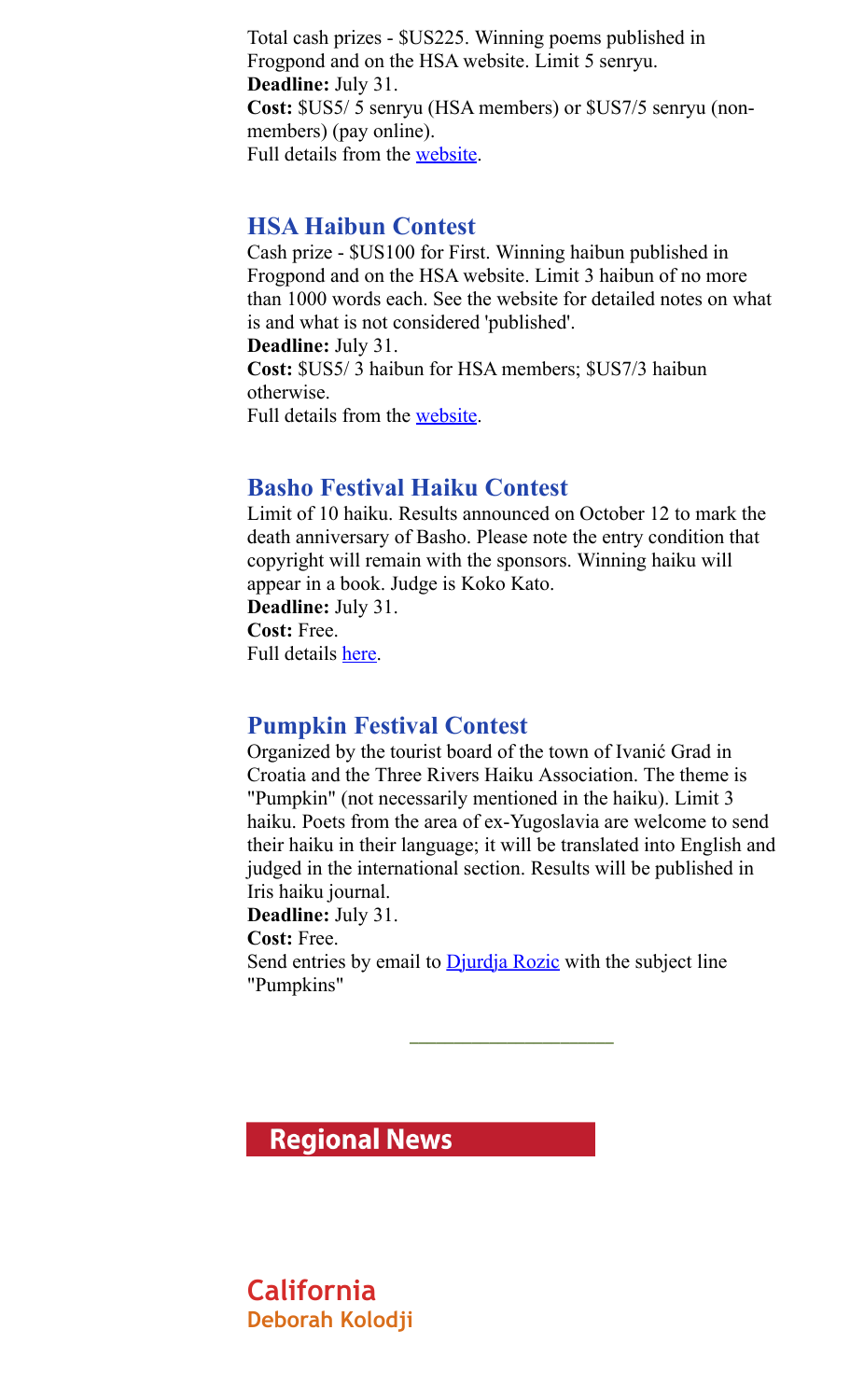## **Southern California Haiku Study Group Workshop June 18, 2016**



The June 18 meeting of the Southern California Haiku Study Group in the Blue Room of the USC Pacific Asia Museum will be its last for about a year, as the museum will be closed for seismic retrofitting.

The workshop was attended by Lynn Allgood, Marcia Behar, D'Ellen, Kim Esser, George, Bill Hart, Debbie Kolodji, Elva Lauter, Greg Longenecker, Victor Ortiz, Wakako Rollinger, Toni Steele, Mary Torregrossa, Patricia Wakimoto, Kathabela Wilson, James Won, and Sharon Yee.

After a read-around of haiku, we discussed the most recent re:Virals post from The Haiku Foundation where Jo McInerney commented on the following poem by Basho (re:Virals 40).

Harusame ya hachi no su tsutou yane no mori

 spring rain dripping down the wasp's nest from the leaking roof

 Basho (tr. David Landis Barnhill), *Basho Haiku - Selected haiku of Matsuo Basho (2004)*

Before reading McInerney's commentary as a group, Debbie Kolodji put the haiku up on the white board and led a group discussion. Observfd and the sense of potential abandonment - is it an abandoned nest, is it an abandoned house? We talked about how the haiku changed a bit when the translation was "bee" versus "wasp." Then, we also discussed the sense of detachment and objectivity as in McInerney's discussion. [http://www.thehaikufoundation.org/2016/06/17/revirals-](http://www.thehaikufoundation.orgundefined/)40/

Finally, we looked at 10 haiku in the June 15, 2016 issue of *The Heron's Nest,* including the editor's choices, [http://www.theheronsnest.com/June2016/editors](http://www.theheronsnest.com/June2016/editors-choices.html)choices.html, and discussed how different levels of objectivity and detachment worked in each poem. A couple of the poems were objective, others were more subjective, and we discussed how we could fine-tune our own haiku by using these different levels of objectivity.

Starting on July 15, 2016, for at least a year, the SCSHG will meet at the Lamanda Park Library, 140 S. Altadena Dr., Pasadena, CA 91107. This includes the August 20, 2016 workshop with David Lanoue, previously announced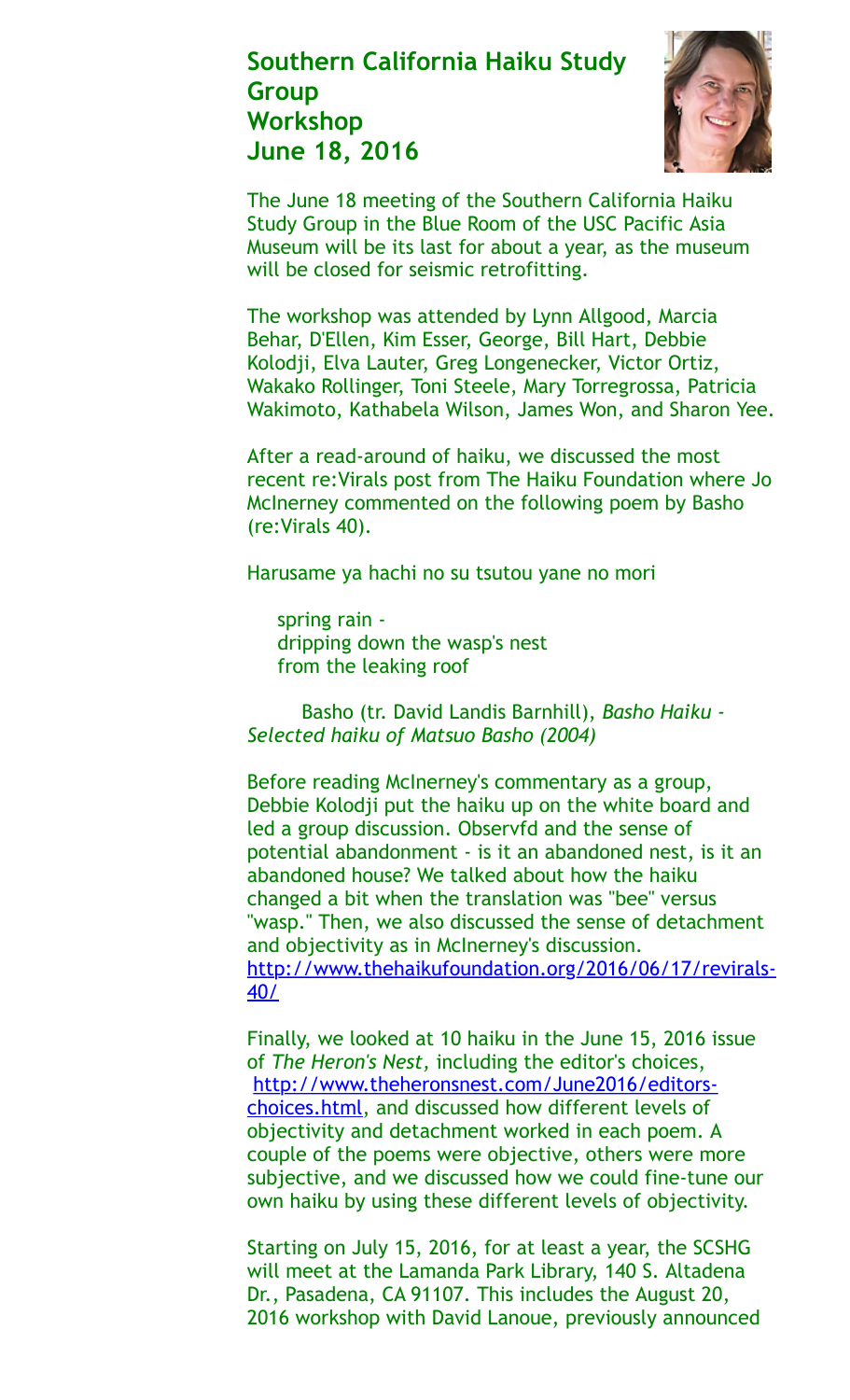to be at the Whispering Pines Tea House.

Yuki Teikei Haiku Society YTHS Haiku in the Tea House - May 14, 2016

As our YTHS group headed out from the Tea House at 11:00 AM for a docent-led tour of the Japanese Friendship Garden in San Jose CA, we were grateful for the gorgeous spring weather. While our docent, Kathy Tanaka, stopped along the walkway, we listened intently to her informative talk. Some enjoyed the sun while others scampered for shade under a canopy of burgundy-leafed plums and other shade-offering trees.

As Kathy pointed out the water fountain flowing over Stone Turtle Island, we were told there are no live turtles allowed in the ponds due to problems with disease. At a stop alongside one of the ponds midway through the garden, Kathy generously gave us each a handful of koi food pellets. We tossed them out and about for the large, eager, multicolored koi, and as she requested, tried to avoid the many ducks and geese. But they had their adept, webbed feet ready for action as they made a quick dash through the water to get their fair share!

The shadows of some small manicured pines at the edge of one pond were a painter's delight; they looked like a simplified ink painting. The shadows were an effective contrast to the real pines with their shapely trunks and thickly needled green boughs.

The tour was lovely, leisurely, and well informed, an enjoyable precursor to the gathering at the Tea House for a delicious lunch, refreshments, and an afternoon of fabulous haiku readings!

The four-featured readers of the day were: Mimi Ahern, Cherie Hunter Day, Marcia Behar, and Elaine Whitman. Sadly, Cherie was unable to attend due to a death in her family.

The other three shared their haiku, each in their own unique way.

the grace of this leaf that falls from a ginkgo tree joining the other

Mimi Ahern

my memory of the lotus blossoms --a much deeper pink

Marcia Behar

raw umber the hill's shorthand for want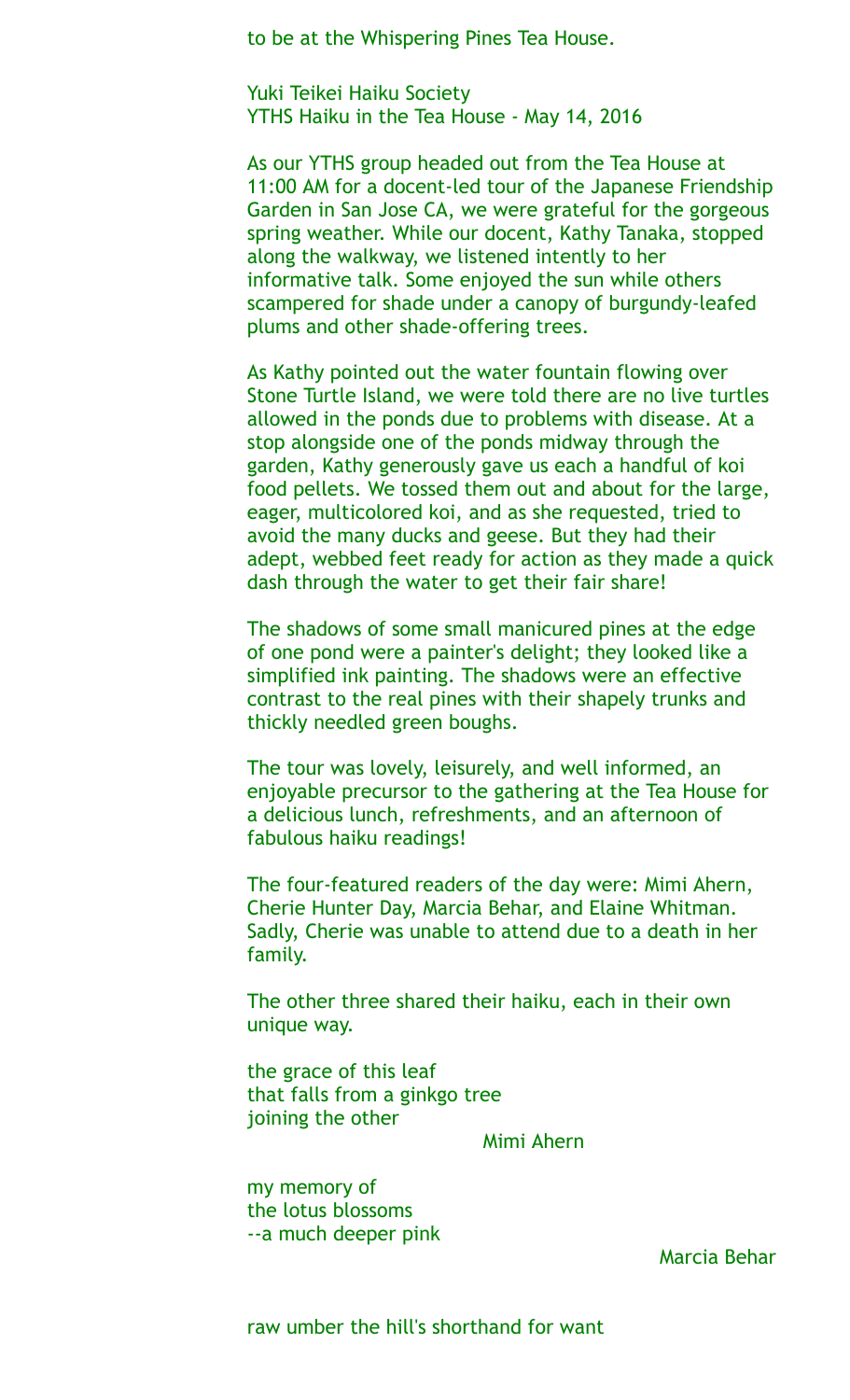a tiny cup of heated sake evening star

Elaine Whiteman

After a break it was open mic time. Here are some of the poems written on the morning garden walk:

QuinceaÒera day . . . cream magnolias leak a sweet fragrance

Judith Morrison Schallberger

spring day squatting in her wedding dress feeding mallards

Dyana Basist

before the moon bridge pause to meditate at the guardian stone

Marcia Behar

moon bridge over still watersan enso

Ed Grossmith

Before we departed the beautiful tea house, poets contributed poems which were gathered up by Patricia Machmiller to create a "haiku sympathy bouquet" for Cherie Hunter Day.

> submitted by Mimi Ahern, Carolyn Fitz, and Patricia Machmiller

## **Haiku San Diego (Southern California)**

June 12, 2016, Haiku San Diego (HSD) Regular Monthly Meeting. On another gorgeous San Diego day we met at Java Joe's. Attendees: Donna Buck, Sue Campion, Anita Guenin, Carol Judkins, Robert Lundy, Seretta Martin, Naia, Claudia Poquoc, Karen Stromberg, Elizabeth Yahn Williams.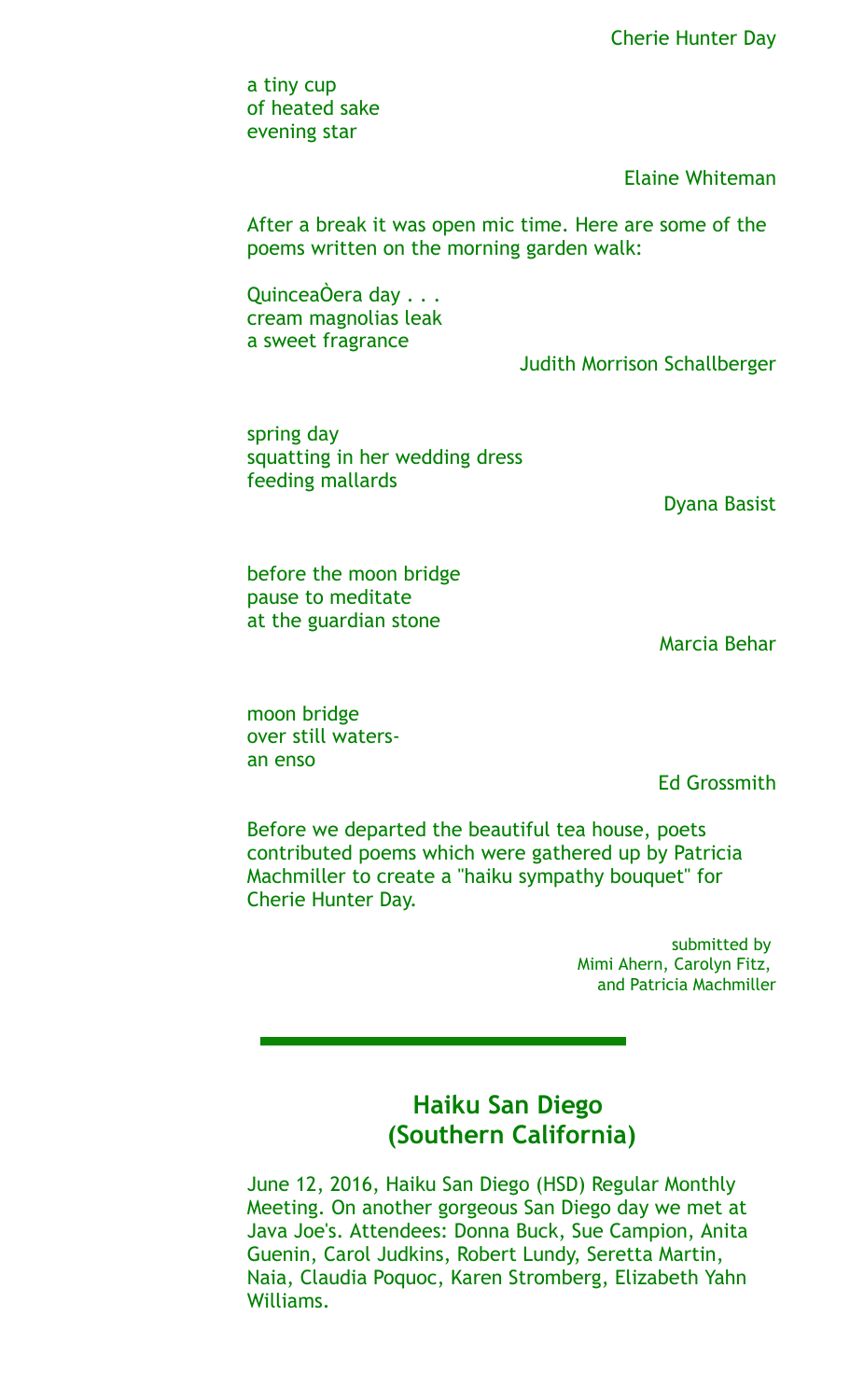Carol Judkins lead an informative and inspiring interactive workshop titled "Exploring Haibun". She handed out packets of information and reference materials she'd prepared to facilitate our exploration and understanding of the form, and lead discussions about haibun guidelines and aesthetics. Members discussed such topics as haibun form and styles, point of view, voice, tense, and focus, as well as the role of haiku in the haibun form.



Carol shared haibun exemplars, which we discussed in depth. Then members participated in a writing exercised. Carol handed out several published haibun with the author and the haiku removed. Members spent about 10 minutes writing haiku to one or more of the haibun prose sections, and we shared and discussed each and the shifting juxtapositions they created. Finally Carol revealed the author and haiku for each. It was a great way to explore nuances in the juxtaposition of haiku to haibun.

During the last 15 minutes of our meeting, HSD members participated in an anonymous haiku workshop.

> submitted by Naia Temecula, CA

**Haiku and Tanka at the Poets House and New York Poetry Festival at Governors Island.**

**Literary Partners Program presents:** Coast to Coast Poetry Press Collective

A Diverse Poetry Reading from the Pacific to the Atlantic **Ocean** [http://www.poetshouse.org/programs-and-events/other](http://www.poetshouse.org/programs-and-events/other-events/literary-partners-program-presents-coast-coast-poetry-press)events/literary-partners-program-presents-coast-coastpoetry-press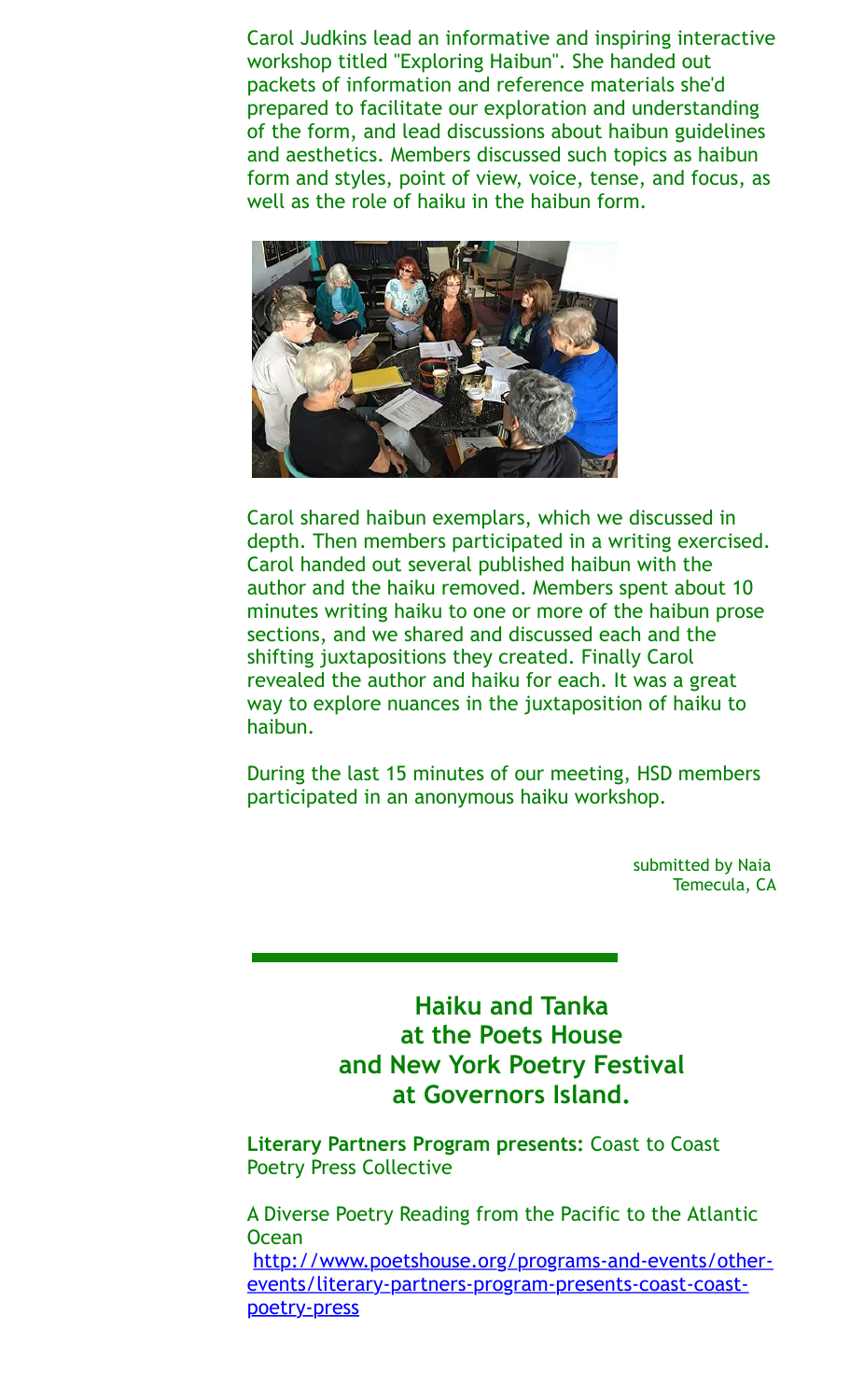**Date & Time:**  July 30, 2016 - 7:00PM to 10:00PM

**Location:**  Kray Hall

**Admission:**  Free and Open to the Public

Poets published by four small presses (Shabda Press, Many Voices Press, Hummingbird Press, & FootHills Publishing) in the Coast to Coast Poetry Press Collective gather for the first time in New York City to share their poetry. The presses represent a diversity of poets, ethnicities and cultures from the Pacific Ocean to the Atlantic Ocean and around the world. The presses also represent a diversity in publishing, creating books that are unique to their aesthetics from hand-bound books to books printed locally and sustainably. Poets reading will be traveling from states including California, Colorado, Michigan, New York, Washington, and from Japan. Join us in celebrating acclaimed Japanese Poet Mariko Kitakubo's debut U.S. release of her full-length collection of tanka, *Indigo,* acclaimed haiku poet Deborah P. Kolodji's release of her first full-length collection of haiku, *Highway of Sleeping Towns,* David Giver's second collection of poetry, *I Still Remember the Last Time You Held My Hand,* Native American mixed-lineage poet Susan Deer Cloud's justreleased book of poetry, *Before Language,* and Emily Johnston's new book of poetry, *Her Animals.*

Featuring Susan Deer Cloud (NY), Michael Czarnecki (NY), Mariko Kitakubo (Tokyo, Japan), Deborah P. Kolodji (CA), Joan I. Siegel (NY), Teresa Mei Chuc (CA), Drew Dillhunt (WA), Jennifer Clark (MI), Doren Damico (CA), Emily Johnston (WA), Heather H. Thomas (PA), R.G. Evans (NJ), J.C. Todd (PA), George Wallace (NY), David Giver (GA), Alan Casline (NY), Alifair Skebe (NY), Kathabela Wilson (CA), and CX Dillhunt (WI).

This event is made possible through the Poets House Literary Partners Program.

Poets representing the Coast to Coast Poetry Press Collective at the July 30th reading at the Poets House will also be reading poems (including haiku and tanka) on July 31st at 2:00 pm on the Algonquin Stage, during the New York Poetry Festival.

<http://newyorkcitypoetryfestival.com/line-up/>

## **Oregon**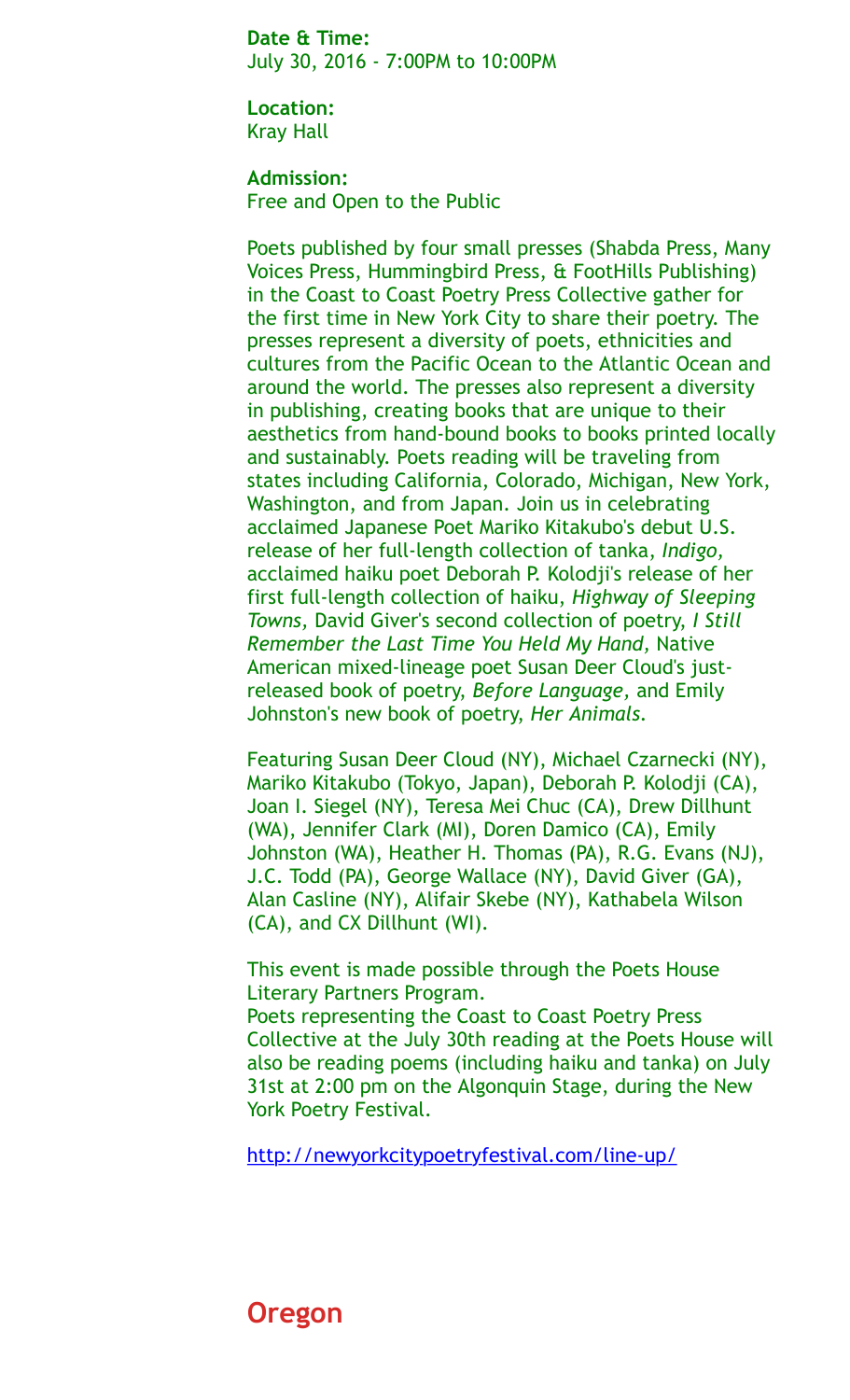# **Conference**



It is not too late to register for the upcoming Regional HSA conference in Portland to be held 8-12 thru 8/14 (for those who can only attend one day- most activities and workshops are on Sat. 8/13). Registration deadline has been extended to 7/15. If you are interested, please contact Shelley Baker-Gard at sbakergard@msn.com for information, or see the HSA state of Oregon link from the HSA website for the [complete schedule. http://www.hsa](http://www.hsa-haiku.org/regions/Oregon.htm)haiku.org/regions/Oregon.htm

## **Other News**

Three HSA members from Portland (Shelley Baker-Gard, Carolyn Winkler ) and Vancouver, WA (Johnny Baranski) attended the Vancouver BC haiku group meeting on 6/26. We were given royal treatment and had many laughs. We took a tour of their beautiful Chinese Garden followed by a dinner at a local Japanese restaurant. While we were in the garden, a heron landed on one of the tiled roof tops and watched us watch him preen for over a half hour. Vancouver BC has the largest Great Blue Heron rookery in the world. The herons seem particularly unafraid of humans, which reflects on the friendliness and hospitality of the city's citizens.



Johnny



The kukai for the Vancouver BC group, led by Angela Naccarato, had a theme of erotic haiku, which turned out to be a big hit as it was the most attended meeting they had ever had (hint to state coordinators and other leaders of haiku groups). Before the reading of the submitted haiku, two of the members provided a historical and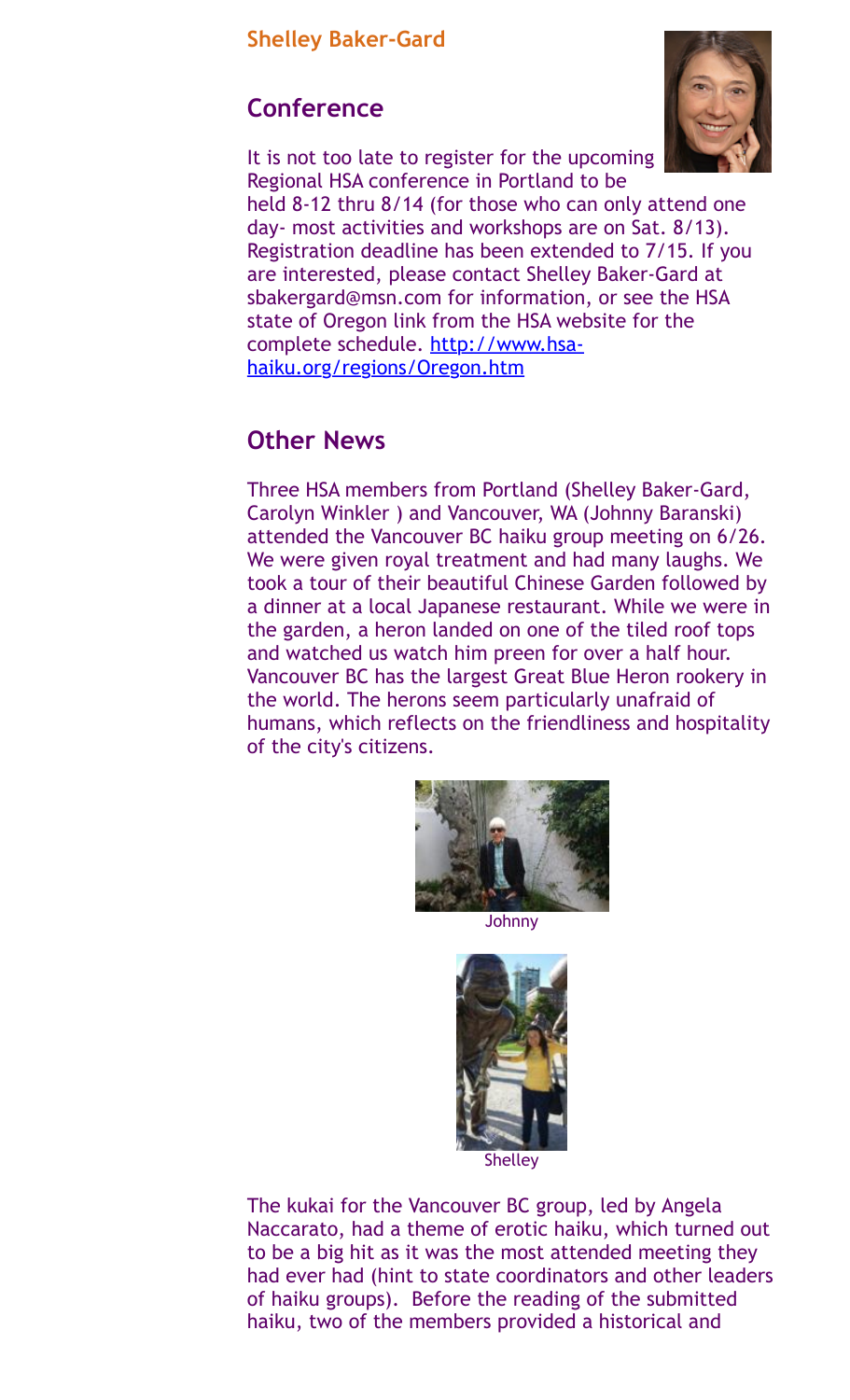contemporary presentation on erotic haiku. Jacquie Pearce provided a handout on reference books including one entitled Erotic Haiku edited and translated by Hiroaki Sato. It was a great weekend and several Vancouver BC members will be attending the Portland HSA conference.

# **Midwest**

**Julie Warther**

## **THE CRADLE OF AMERICAN HAIKU FESTIVAL 5**



(Serving as the HSA Midwest Regional Meeting)

**Dates:** August 5-7, Friday thru Sunday

Registration will begin at 12:30 pm on Friday, August 5. Please let us know you are coming, to facilitate planning. Please email Gayle Bull at [info@foundrybooks.com](mailto:info@foundrybooks.com).

The honored guests this year will be: Ed Rielly, originally of Darlington, Wisconsin and now from Maine; Bill Pauly of Dubuque, Iowa (is there anyone who doesn't know Bill and his wonderful haiku?); Phyllis Walsh, the founder of HUMMINGBIRD MAGAZINE OF THE SHORT POEM who will be represented by CX Dillhunt, Editor who assisted Phyllis in her last few issues and who has taken over editorship.

Also in the planning stages are:

**Haiga on Stage;** watch for details soon.

**Typesetting and Printing of Your Own haiku** 

**Bookbinding** - we hope participants will typeset and bind their own book to share.

**Donna Bauerly,** reading from her new biography, *Raymond Roseleip; Man of Art Who Loves the Rose.*

**Julie Warther** discussing a Forest Haiku Walk.

**Searching for LIFE in Haiku Submissions-Explorations and Examples** presented by Francine Banwarth and Michele Root-Bernstein;

**THE PSYCHOLOGY OF SANCTURARY: HAIKU, AN ETHICS OF FREEDOM** presented by Richard Gilbert.

**A discussion of Richard Gilbert's presentation** (they are always interesting and controversial).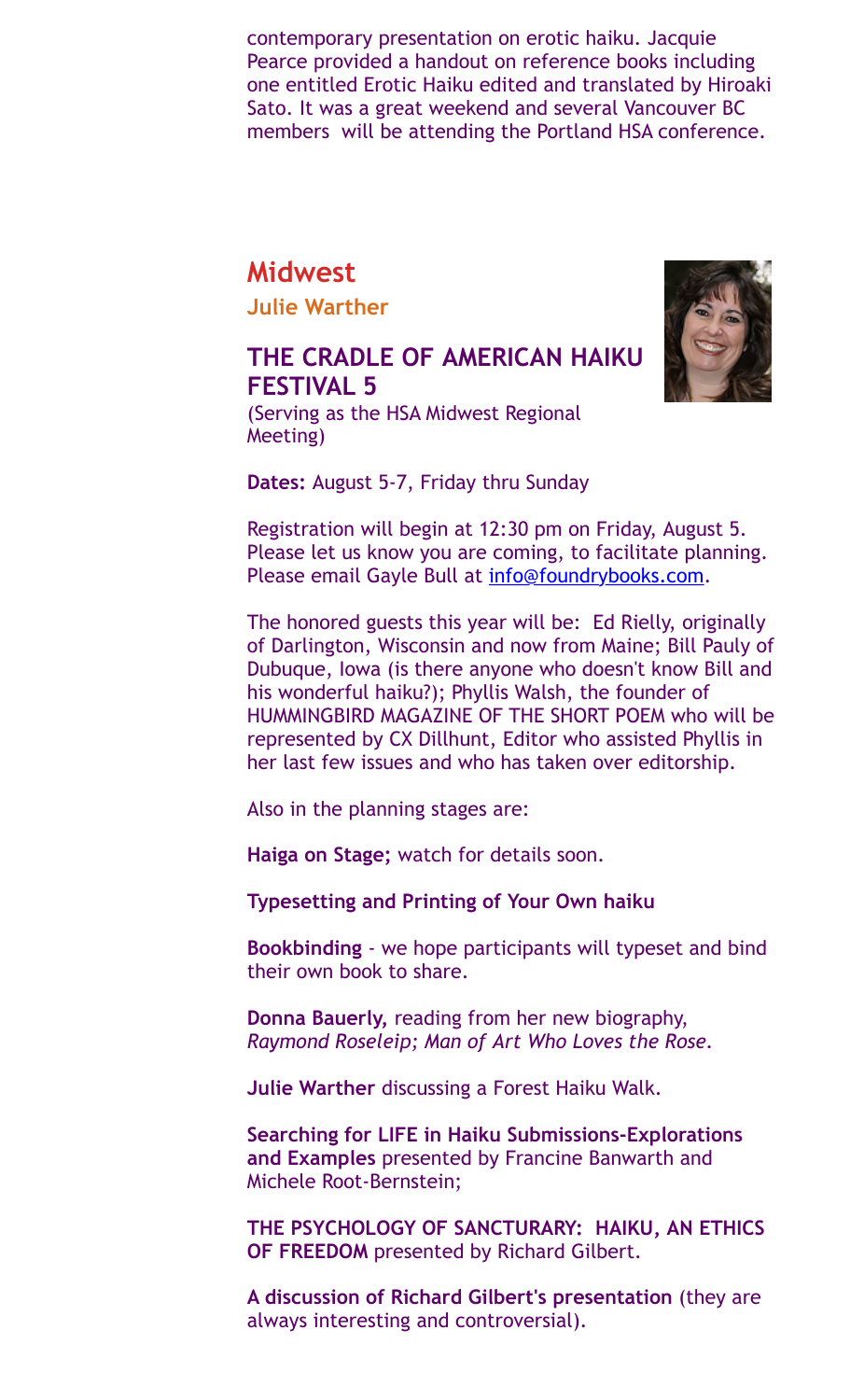**A Sunday morning gingko walk** 

**Haiku, haibun and haiga critique sessions**

#### **Open readings**

And, as always, **an opening reception** (Yes, Rick Harris will be playing!) at Foundry Books; a dinner at the historic Walker House; book signings, and lots of wonderful haiku.

For more information or to be added to the mailing list, please contact Gayle Bull at [info@foundrybooks.com](mailto:info@foundrybooks.com) or phone 608-987-4363.

Can't wait to see everyone.

submitted by Gayle Bull

#### **Car Pool to Mineral Point**

Car pools are being organized for travel to Cradle of American Haiku Festival in Mineral Point, Wisconsin, from the Chicago area leaving about noon on Friday, August 5 and returning after lunch on Sunday August 7. Travel expenses will be shared. If interested, contact Mike Kozubek at

#### [mkozubek@att.net](mailto:mkozubek@att.net)

#### **Ohaio-ku Study Group**

We had another successful gathering of the Ohaio-ku Study group on Saturday, June 11. Nine people were in attendance, including Don Fulmer, Joe McKeon and his wife Donna, Valentina Rinaldi-Adams, Susan Mallernee, Phyllis Lee, Julie Warther, and two new faces (Kristie and Vince) who heard about our group through the library newsletter.

Don Fulmer presented a program about Native American Flutes and provided a flute response to haiku we read. We held a kukai with the theme: Wind. Joe McKeon and Susan Mallernee tied for first place. And there was just enough time to do a little workshopping of our haiku.

The next gathering will be held Saturday, July 9 from 10am-noon at The Cuyahoga Falls Library. The kukai theme will be "the Fourth of July". Those words need not appear in the haiku, just the general spirit of the day and holiday. Also bring two haiku for workshopping and several of your favorite haiku for a reading.